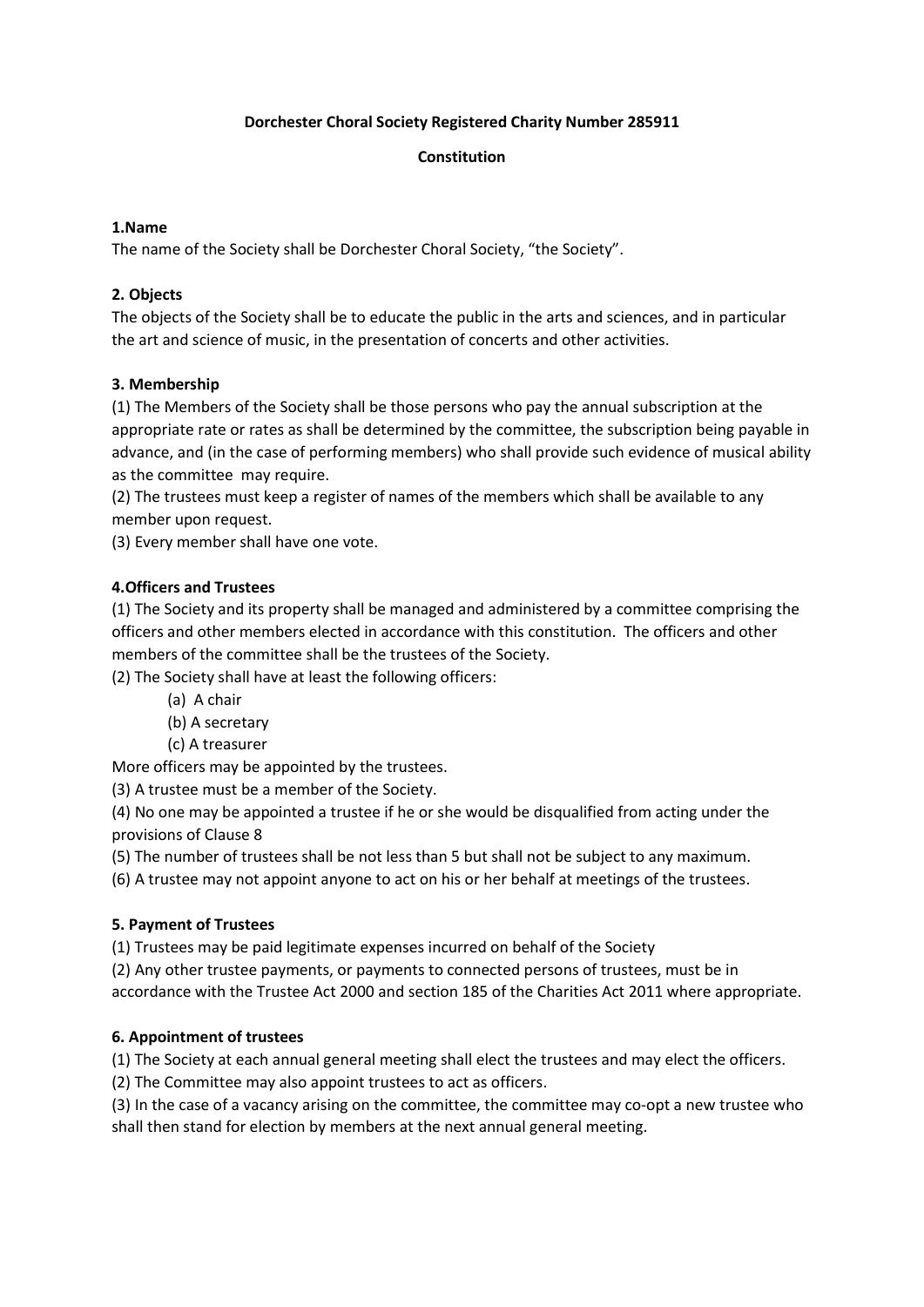#### 7. Disqualification and removal of trustees

A trustee shall cease to hold office if he or she:

- (1) is disqualified from acting as a trustee by virtue of sections 178 and 179 of the Charities Act 2011 (or any statutory re-enactment or modification of that provision):
- (2) ceases to be a member of the Society. or
- (3) is absent without the permission of the trustees from all their meetings held within a period of 12 consecutive months and the trustees resolve that his or her office be vacated.

#### 8. Powers

In furtherance of the objects but not otherwise the Committee may exercise the following powers:

- (1) power to raise funds and to invite contributions provided that in raising funds the Committee shall not undertake any substantial permanent trading activities and shall conform to any relevant requirements of the law;
- (2) power to pay fees and make payments to a Director of Music and to such others as are necessary to fulfil the objects of the Society
- (3) power to contract for goods and services as are necessary for the achievement of the objects
- (4) power to co-operate with other charities, voluntary bodies and statutory authorities operating in furtherance of the objects or of similar charitable purposes and to exchange information and advice with them;
- (5) power to establish or support any charitable trusts, associations or institutions formed for all or any of the objects;
- (6) power to appoint and constitute such advisory committees as the Committee may think fit;
- (7) power to do all such other lawful things as are necessary for the achievement of the objects.

### 9. Meetings and proceedings of the committee

(1) The trustees may regulate their proceedings as they think fit, subject to the provisions of this constitution.

(2) The committee shall hold at least 2 ordinary meetings each year. A special meeting may be called at any time by the chair, or by any 3 members of the committee, upon not less than 14 days' notice being given to other members of the committee and of the matters to be discussed. The secretary must call a meeting of the trustees if requested to do so in accordance with this provision. (3) There shall be a quorum when at least half of the number of members of the committee for

the time-being, or three members of the committee (whichever is the greater), are present at a meeting.

(4) No decision may be made by a meeting of the trustees unless a quorum is present at the time the decision is supposed to be made

(5) The committee shall keep minutes of the proceedings at meetings of the committee and any subcommittee, and shall ensure that these are stored safely, and that they are available for inspection as required.

(6) The committee may appoint one or more sub-committees with appropriate terms of reference and consisting of one or more members of the committee, for the purpose of making any enquiry or supervising or performing any function or duty which, in the opinion of the committee, would be more conveniently undertaken or carried out by a sub-committee; provided that all acts and proceedings of any such sub-committee shall be fully and promptly reported to the committee.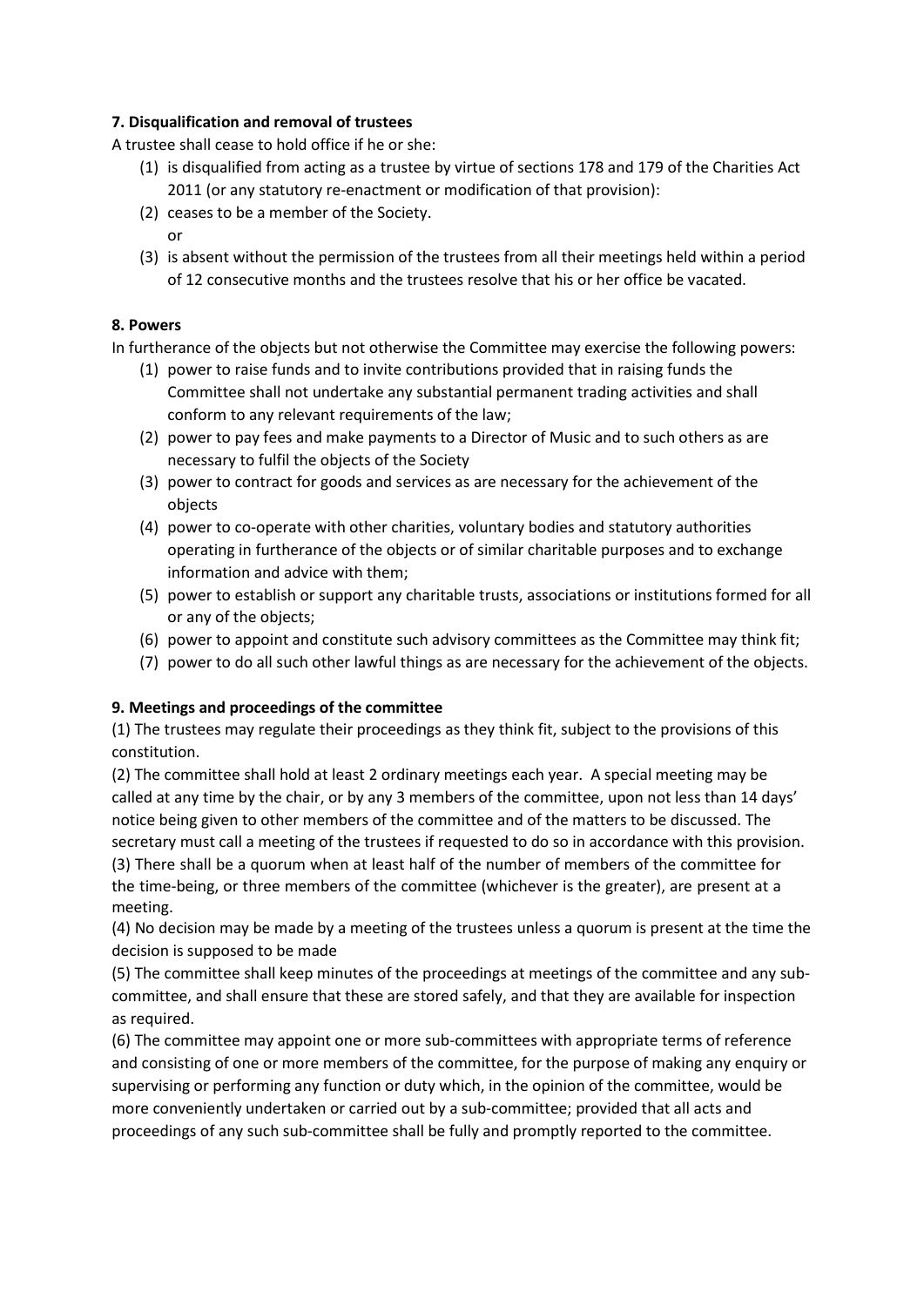(7) Where the Society has a paid conductor or musical director, he or she may attend committee meetings in an advisory capacity except when his/her position is being considered. He/she shall not be eligible to vote in a committee meeting.

### 10.Conflicts of Interest and Conflicts of loyalties

A society trustee must:

(1) declare the nature and extent of any interest, direct or indirect, which he or she has in a proposed transaction or arrangement with the Society or in any transaction or arrangement entered into by the Society which has not been previously declared; and

(2)absent himself or herself from any discussions of the Society trustees in which it is possible that a conflict will arise between his or her duty to act solely in the interests of the Society and any personal interest (including but not limited to any personal financial interest).

Any trustee absenting himself or herself from discussions in accordance with this clause must not vote or be counted as part of the quorum in any decision of the trustees on the matter.

#### 11.Rules

(1) The trustees may from time to time make rules for the conduct of the Society.

(2) The rules may regulate the following matters but are not restricted to them:

(a)The admission of members of the Society and the rights, responsibilities and privileges of members and termination of membership,

(b)the conduct expected of members

(c)The subscriptions and other fees or payments to be made by members;

(3) The trustees must adopt such means as they think sufficient to bring the rules and to the notice of members of the Society.

(4) The rules shall be binding on all members of the Society. No rule shall be inconsistent with, or shall affect or contradict anything contained in this constitution.

### 12.Finance

(1) The financial year shall end on  $31<sup>st</sup>$  July

(2) One or more banking accounts shall be opened in the name of the Society and payments shall be authorised by any two officers or be made by the Treasurer in accordance with any scheme of delegation authorised by the committee.

(3) The income and property of the Society shall be applied solely towards promoting the objects of the Society. No part shall be paid or transferred either directly or indirectly to any trustee except in accordance with Clause 6 above.

### 13.Annual General Meeting

(1) An annual general meeting must be held in each year and not more than fifteen months shall elapse between successive annual general meetings.

(2) At least 21 days' written notice of an AGM shall be given to all members.

(3) The committee shall present to each AGM the report and accounts of the Society for the preceding year.

(4) Nominations for election to the committee must be made by members of the Society in writing. Should nominations exceed vacancies, an election shall be held.

### 14. Special General Meeting (SGM)

(1) All general meetings other than annual general meetings shall be called special general meetings.

(2) The trustees may call a special general meeting at any time.